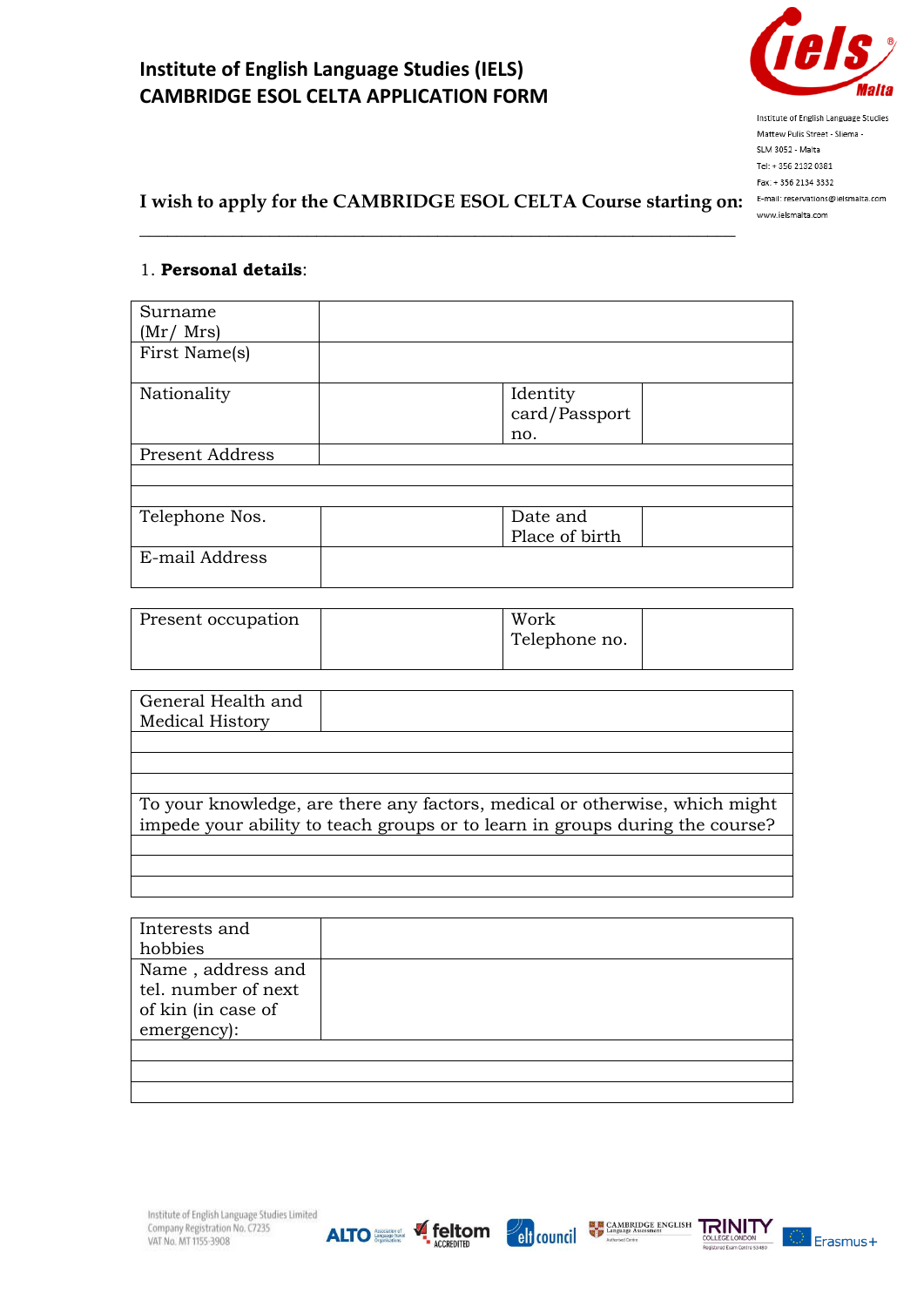

Institute of English Language Studies Mattew Pulis Street - Sliema -SLM 3052 - Malta

|                                                                       | Tel: +356 2132 0381                |
|-----------------------------------------------------------------------|------------------------------------|
|                                                                       | Fax: + 356 2134 3332               |
| 'A' levels/ high school certificates (include authenticated copies) : | E-mail: reservations@ielsmalta.com |
|                                                                       | www.ielsmalta.com                  |
|                                                                       |                                    |
|                                                                       |                                    |
|                                                                       |                                    |
|                                                                       |                                    |
|                                                                       |                                    |
|                                                                       |                                    |
|                                                                       |                                    |
|                                                                       |                                    |
|                                                                       |                                    |
|                                                                       |                                    |
|                                                                       |                                    |
|                                                                       |                                    |

| $\sqrt{ }$<br>$\lceil \alpha \rceil$<br>D <sub>1</sub> plomas:<br>I)eoree' |  |
|----------------------------------------------------------------------------|--|
|                                                                            |  |

| Do you have experience of teaching:                                                            |  |
|------------------------------------------------------------------------------------------------|--|
| a) English as a Foreign Language  <br>please give dates, schools and<br>details of levels etc) |  |
|                                                                                                |  |

| b) Other subjects: |  |
|--------------------|--|
|                    |  |
|                    |  |
|                    |  |
|                    |  |

| Do you have any professional or<br>vocational training? If so, give<br>details. |  |
|---------------------------------------------------------------------------------|--|
|                                                                                 |  |
|                                                                                 |  |
|                                                                                 |  |

Do you speak/have you studied any language besides English?



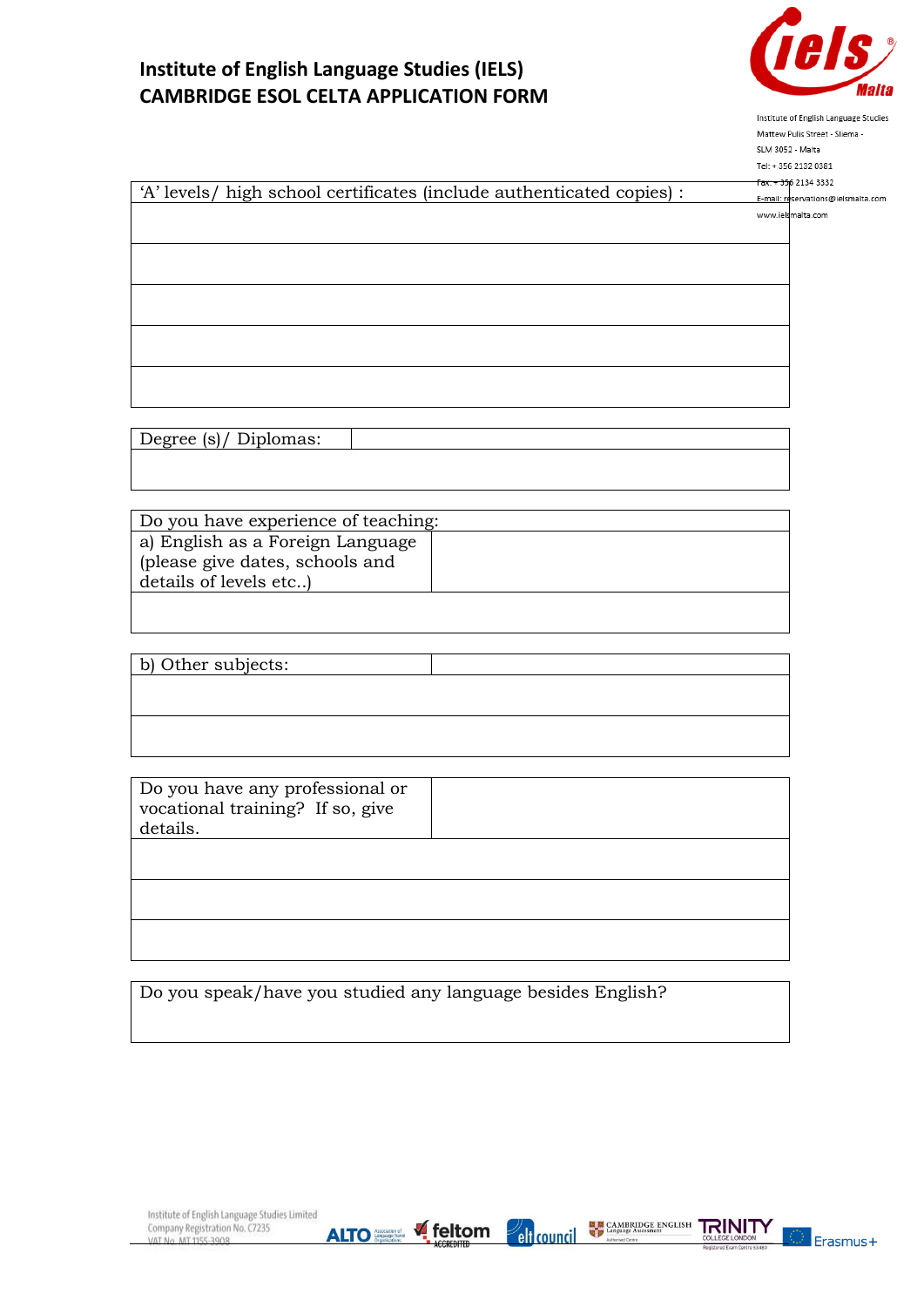

Institute of English Language Studies Mattew Pulis Street - Sliema -SLM 3052 - Malta Tel: + 356 2132 0381 Fax: +356 2134 3332 E-mail: reservations@ielsmalta.com www.ielsmalta.com

**3. Any other information which you might think is relevant to this application.**

#### **2. Education**

Please give subjects, grades, dates, school/college/university

| 4. Write briefly about why you want to follow the course and why you<br>think you would be suited to teaching English as a Foreign language |
|---------------------------------------------------------------------------------------------------------------------------------------------|
|                                                                                                                                             |
|                                                                                                                                             |
|                                                                                                                                             |
|                                                                                                                                             |
|                                                                                                                                             |
|                                                                                                                                             |

**5. Please give names and addresses of two referees who would be prepared to give relevant support to the application.**

a)

b)

Institute of English Language Studies Limited Company Registration No. C7235 VAT No. MT 1155-3908